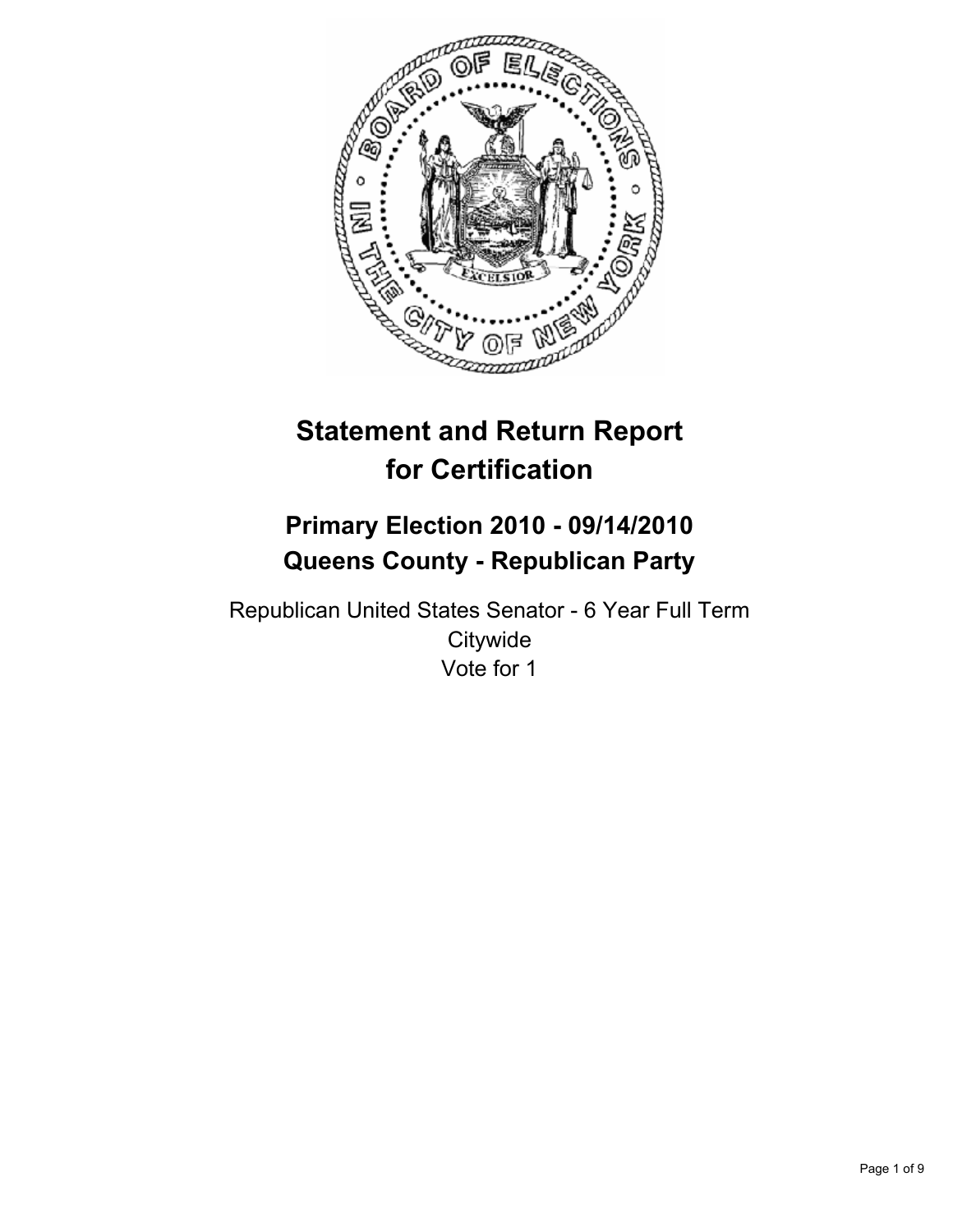

| <b>Total Votes</b>        | 448 |
|---------------------------|-----|
| JOSE RODRIGUEZ (WRITE-IN) |     |
| FRANK PADAVAN (WRITE-IN)  |     |
| <b>JAY TOWNSEND</b>       | 220 |
| <b>GARY BERNTSEN</b>      | 226 |
| AFFIDAVIT                 | 0   |
| <b>FEDERAL</b>            | -5  |
| ABSENTEE/MILITARY         | 32  |
| <b>EMERGENCY</b>          | 2   |
| <b>PUBLIC COUNTER</b>     | 479 |

## **Assembly District 23**

| <b>Total Votes</b>           | 1.309          |
|------------------------------|----------------|
| HELEN MARSHALL (WRITE-IN)    | 1              |
| DIGUARIDI (WRITE-IN)         | 1              |
| DAVID MALPASS (WRITE-IN)     | $\overline{2}$ |
| <b>BOB TURNER (WRITE-IN)</b> |                |
| <b>JAY TOWNSEND</b>          | 698            |
| <b>GARY BERNTSEN</b>         | 606            |
| <b>AFFIDAVIT</b>             | 8              |
| <b>FEDERAL</b>               | 8              |
| ABSENTEE/MILITARY            | 85             |
| <b>EMERGENCY</b>             | 0              |
| <b>PUBLIC COUNTER</b>        | 1,474          |

| <b>Total Votes</b>         | 1.104 |
|----------------------------|-------|
| GERARD J. MARRA (WRITE-IN) |       |
| <b>JAY TOWNSEND</b>        | 541   |
| <b>GARY BERNTSEN</b>       | 562   |
| <b>AFFIDAVIT</b>           | 4     |
| <b>FEDERAL</b>             | 11    |
| ABSENTEE/MILITARY          | 64    |
| <b>EMERGENCY</b>           | 0     |
| PUBLIC COUNTER             | 1,192 |
|                            |       |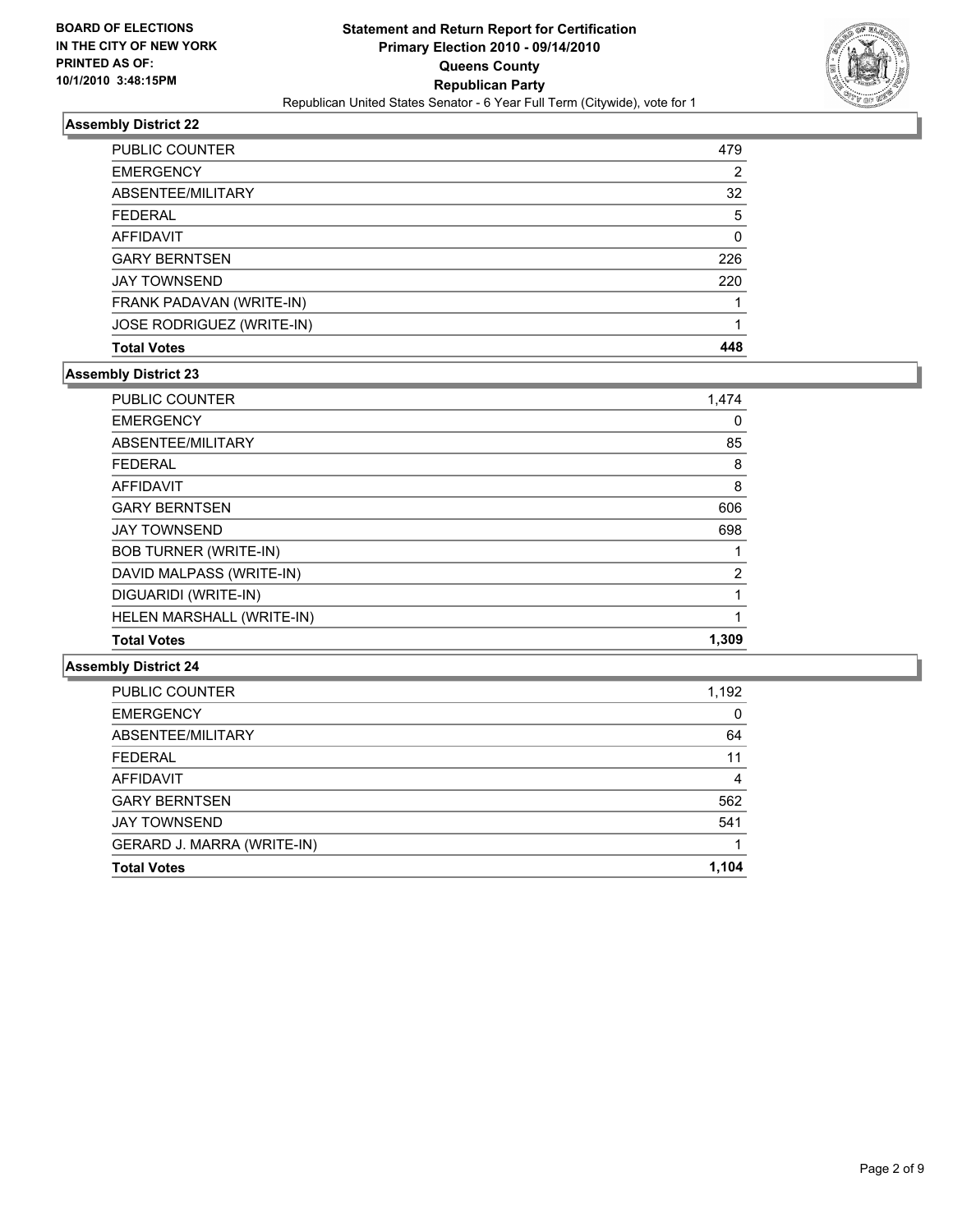

| <b>PUBLIC COUNTER</b>    | 741 |
|--------------------------|-----|
| <b>EMERGENCY</b>         | 0   |
| ABSENTEE/MILITARY        | 34  |
| <b>FEDERAL</b>           | 8   |
| AFFIDAVIT                |     |
| <b>GARY BERNTSEN</b>     | 318 |
| <b>JAY TOWNSEND</b>      | 347 |
| DAN HALLORAN (WRITE-IN)  |     |
| DAVID MALPASS (WRITE-IN) |     |
| DINKINS (WRITE-IN)       |     |
| FRANK PADAVAN (WRITE-IN) | 1   |
| <b>Total Votes</b>       | 669 |

**Assembly District 26**

| <b>Total Votes</b>       | 1,694 |
|--------------------------|-------|
| RUDY GUILIANI (WRITE-IN) | 1     |
| JOE DIVRDI (WRITE-IN)    |       |
| GILLIBRAND (WRITE-IN)    |       |
| FRANK RUGGIER (WRITE-IN) | 1     |
| FRANK PADAVAN (WRITE-IN) | 2     |
| <b>JAY TOWNSEND</b>      | 903   |
| <b>GARY BERNTSEN</b>     | 785   |
| AFFIDAVIT                | 5     |
| <b>FEDERAL</b>           | 5     |
| ABSENTEE/MILITARY        | 78    |
| <b>EMERGENCY</b>         | 0     |
| <b>PUBLIC COUNTER</b>    | 1,872 |

| <b>PUBLIC COUNTER</b>          | 739            |
|--------------------------------|----------------|
| <b>EMERGENCY</b>               |                |
| ABSENTEE/MILITARY              | 42             |
| <b>FEDERAL</b>                 | 7              |
| <b>AFFIDAVIT</b>               | 8              |
| <b>GARY BERNTSEN</b>           | 344            |
| <b>JAY TOWNSEND</b>            | 319            |
| CHARLES SCHUMER (WRITE-IN)     |                |
| FRANK PADAVAN (WRITE-IN)       | $\overline{2}$ |
| <b>ISAAC SASSON (WRITE-IN)</b> |                |
| MIKE BLOOMBERG (WRITE-IN)      |                |
| RANDY CREDIC (WRITE-IN)        |                |
| ROY GOODMAN (WRITE-IN)         |                |
| WILLIAM DONAHUE (WRITE-IN)     |                |
| <b>Total Votes</b>             | 671            |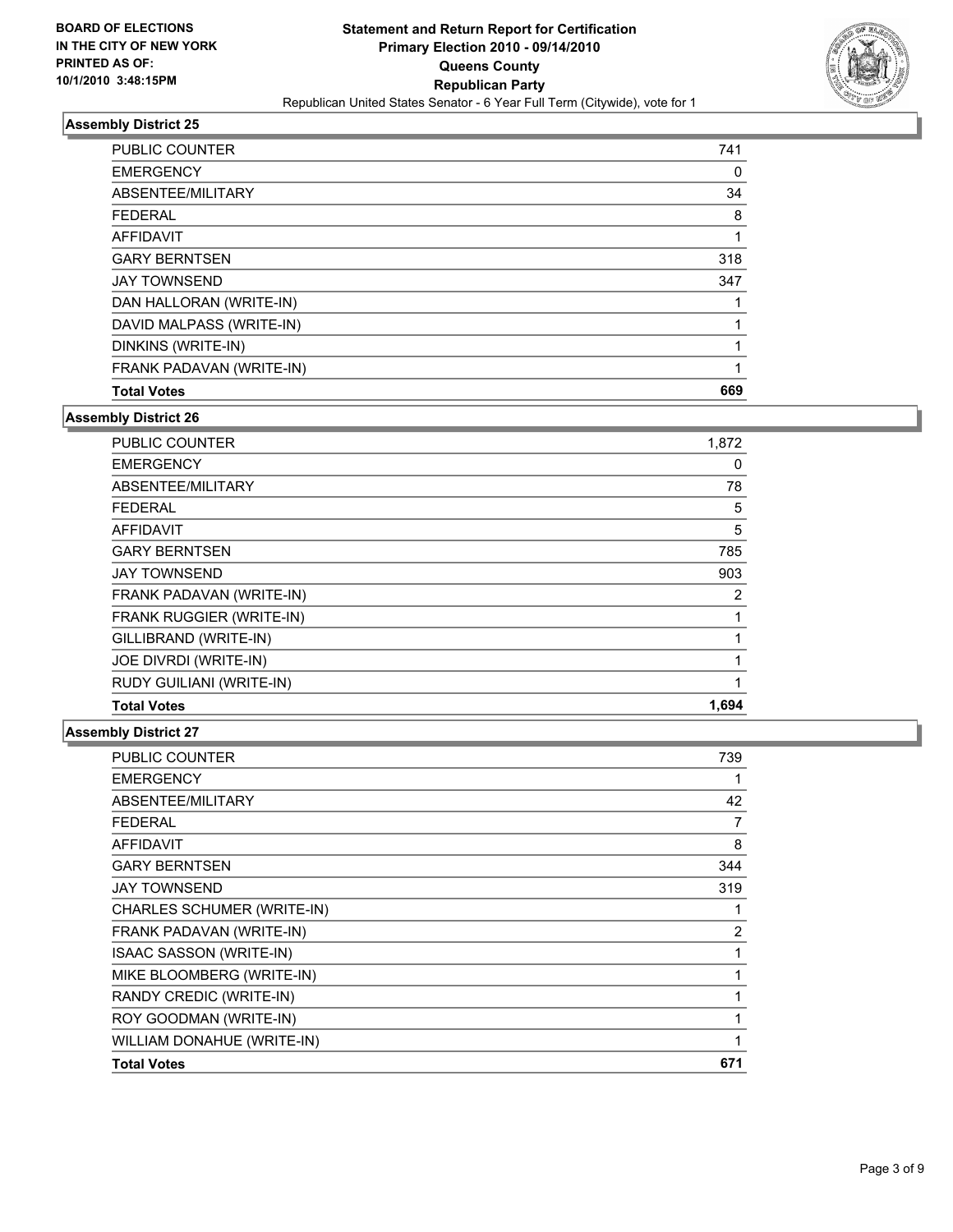

| <b>PUBLIC COUNTER</b>        | 1,412          |
|------------------------------|----------------|
| <b>EMERGENCY</b>             | 3              |
| ABSENTEE/MILITARY            | 69             |
| <b>FEDERAL</b>               | 14             |
| <b>AFFIDAVIT</b>             | 4              |
| <b>GARY BERNTSEN</b>         | 618            |
| <b>JAY TOWNSEND</b>          | 642            |
| ERIC SONNTAG (WRITE-IN)      | 1              |
| JOHN SCHATZ (WRITE-IN)       | 1              |
| OREO SHLISELBERG (WRITE-IN)  | $\overline{2}$ |
| PETER KING (WRITE-IN)        | 1              |
| RICHARD MORRISSEY (WRITE-IN) | 1              |
| RICK LAZIO (WRITE-IN)        | 1              |
| RONALD DIMAGGIO (WRITE-IN)   | 1              |
| RUDY GUILIANI (WRITE-IN)     | $\overline{2}$ |
| TURNER (WRITE-IN)            | 1              |
| <b>Total Votes</b>           | 1,271          |

### **Assembly District 29**

| <b>PUBLIC COUNTER</b>      | 136 |
|----------------------------|-----|
| <b>EMERGENCY</b>           |     |
| ABSENTEE/MILITARY          | 17  |
| <b>FEDERAL</b>             |     |
| AFFIDAVIT                  |     |
| <b>GARY BERNTSEN</b>       | 61  |
| <b>JAY TOWNSEND</b>        | 70  |
| WILLIAM LERTOLA (WRITE-IN) |     |
| <b>Total Votes</b>         | 132 |

| PUBLIC COUNTER                   | 802 |
|----------------------------------|-----|
| <b>EMERGENCY</b>                 | 0   |
| ABSENTEE/MILITARY                | 40  |
| <b>FEDERAL</b>                   | 4   |
| <b>AFFIDAVIT</b>                 | 3   |
| <b>GARY BERNTSEN</b>             | 325 |
| <b>JAY TOWNSEND</b>              | 402 |
| CHRISTOPHER RODRIGUEZ (WRITE-IN) |     |
| FRED C. RYAN (WRITE-IN)          |     |
| MICHAEL GIOIA (WRITE-IN)         |     |
| RUDOLPH GIULIANI (WRITE-IN)      |     |
| <b>Total Votes</b>               | 731 |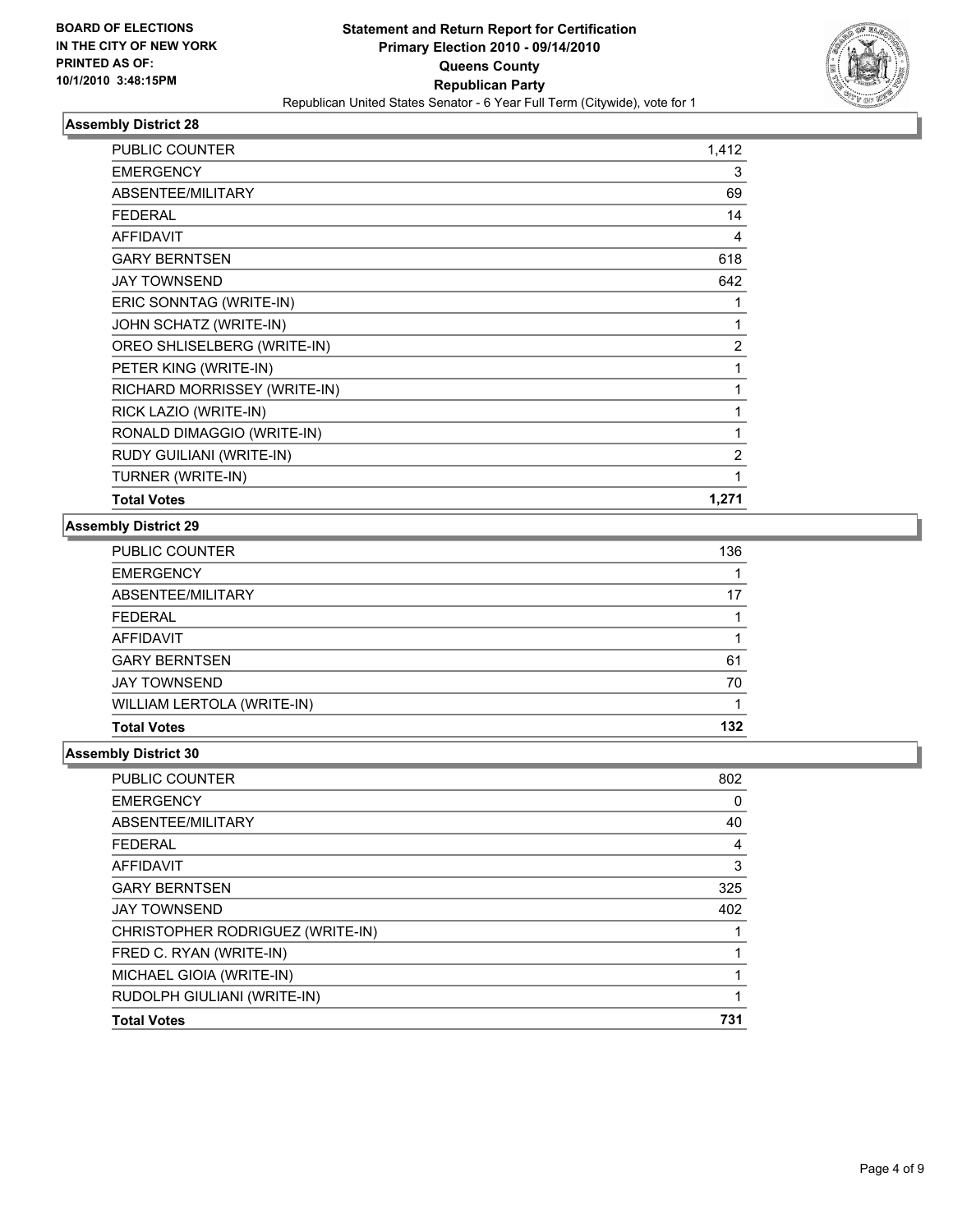

| <b>PUBLIC COUNTER</b> | 160 |
|-----------------------|-----|
| <b>EMERGENCY</b>      | 0   |
| ABSENTEE/MILITARY     | 45  |
| <b>FEDERAL</b>        | 0   |
| AFFIDAVIT             |     |
| <b>GARY BERNTSEN</b>  | 86  |
| <b>JAY TOWNSEND</b>   | 93  |
| <b>Total Votes</b>    | 179 |

# **Assembly District 32**

| PUBLIC COUNTER       | 102 |
|----------------------|-----|
| <b>EMERGENCY</b>     | 0   |
| ABSENTEE/MILITARY    | 10  |
| <b>FEDERAL</b>       | 0   |
| AFFIDAVIT            | 3   |
| <b>GARY BERNTSEN</b> | 50  |
| <b>JAY TOWNSEND</b>  | 42  |
| <b>Total Votes</b>   | 92  |

# **Assembly District 33**

| <b>PUBLIC COUNTER</b> | 336 |
|-----------------------|-----|
| <b>EMERGENCY</b>      | 0   |
| ABSENTEE/MILITARY     | 23  |
| <b>FEDERAL</b>        | 0   |
| AFFIDAVIT             |     |
| <b>GARY BERNTSEN</b>  | 139 |
| <b>JAY TOWNSEND</b>   | 161 |
| <b>Total Votes</b>    | 300 |

| <b>PUBLIC COUNTER</b>           | 429 |
|---------------------------------|-----|
| <b>EMERGENCY</b>                |     |
| ABSENTEE/MILITARY               | 22  |
| <b>FEDERAL</b>                  | 4   |
| <b>AFFIDAVIT</b>                | 3   |
| <b>GARY BERNTSEN</b>            | 175 |
| <b>JAY TOWNSEND</b>             | 214 |
| CHARLES SCHUMER (WRITE-IN)      |     |
| DAVID MALPASS (WRITE-IN)        |     |
| <b>GERARD J MARR (WRITE-IN)</b> |     |
| HIRAM MONSERRATE (WRITE-IN)     |     |
| JOSEPH J. DIOGUARDI (WRITE-IN)  | 1   |
| <b>Total Votes</b>              | 394 |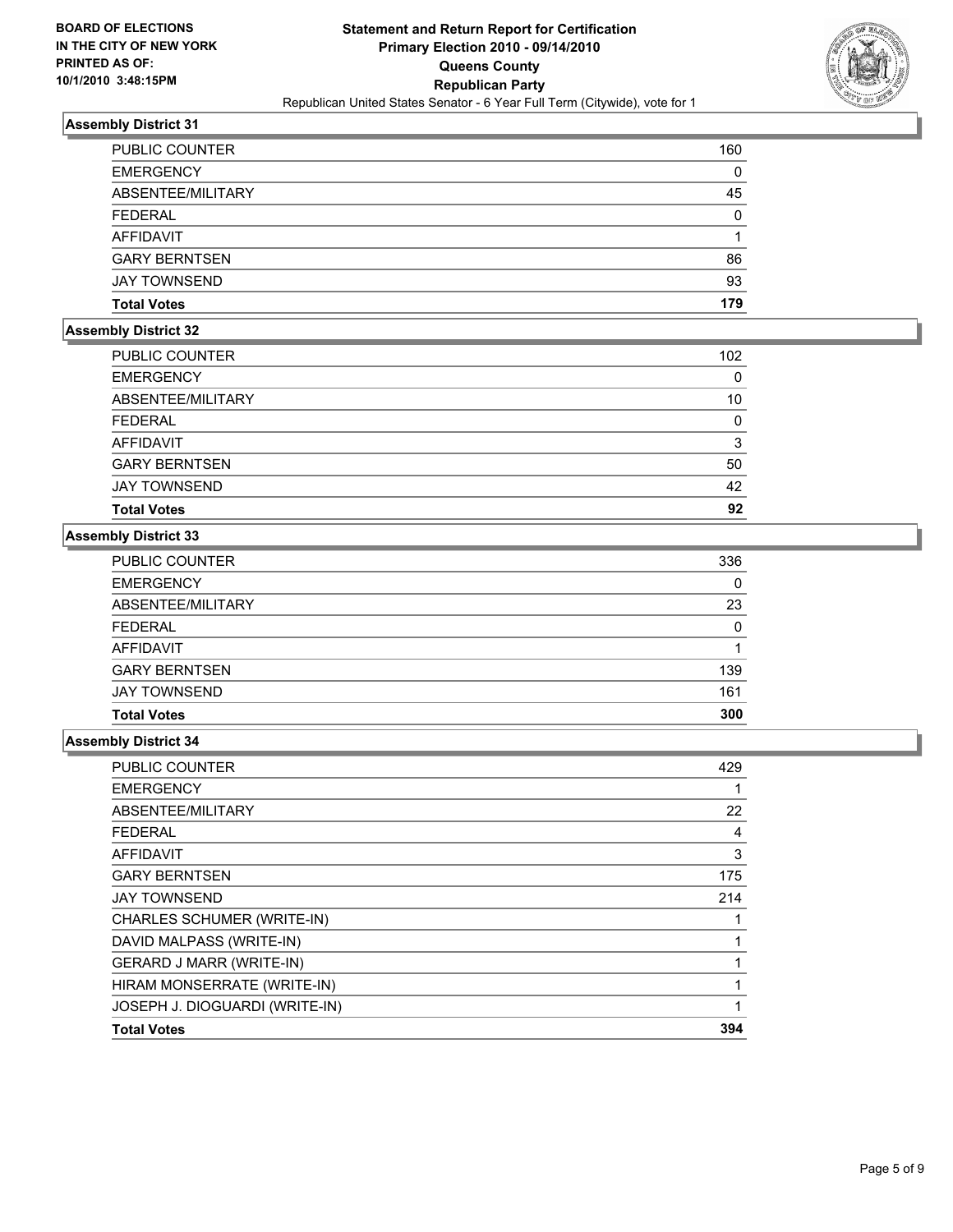

| <b>PUBLIC COUNTER</b>   | 307 |
|-------------------------|-----|
| <b>EMERGENCY</b>        | 0   |
| ABSENTEE/MILITARY       | 34  |
| <b>FEDERAL</b>          | 10  |
| AFFIDAVIT               | 3   |
| <b>GARY BERNTSEN</b>    | 148 |
| <b>JAY TOWNSEND</b>     | 151 |
| MONSERRATE (WRITE-IN)   |     |
| SHAWN MEEHAN (WRITE-IN) |     |
| <b>Total Votes</b>      | 301 |

## **Assembly District 36**

| <b>Total Votes</b>   | 546 |
|----------------------|-----|
| <b>JAY TOWNSEND</b>  | 276 |
| <b>GARY BERNTSEN</b> | 270 |
| AFFIDAVIT            | 6   |
| <b>FEDERAL</b>       | 9   |
| ABSENTEE/MILITARY    | 21  |
| <b>EMERGENCY</b>     | 0   |
| PUBLIC COUNTER       | 588 |

| PUBLIC COUNTER                    | 418 |
|-----------------------------------|-----|
| <b>EMERGENCY</b>                  | 0   |
| ABSENTEE/MILITARY                 | 23  |
| <b>FEDERAL</b>                    | 2   |
| <b>AFFIDAVIT</b>                  | 3   |
| <b>GARY BERNTSEN</b>              | 132 |
| <b>JAY TOWNSEND</b>               | 245 |
| ANTHONY COMO (WRITE-IN)           |     |
| <b>GEORGE W GERNON (WRITE-IN)</b> | 1   |
| WALTER IWACHIW (WRITE-IN)         |     |
| WILLIAM PURCELL (WRITE-IN)        | 1   |
| <b>Total Votes</b>                | 381 |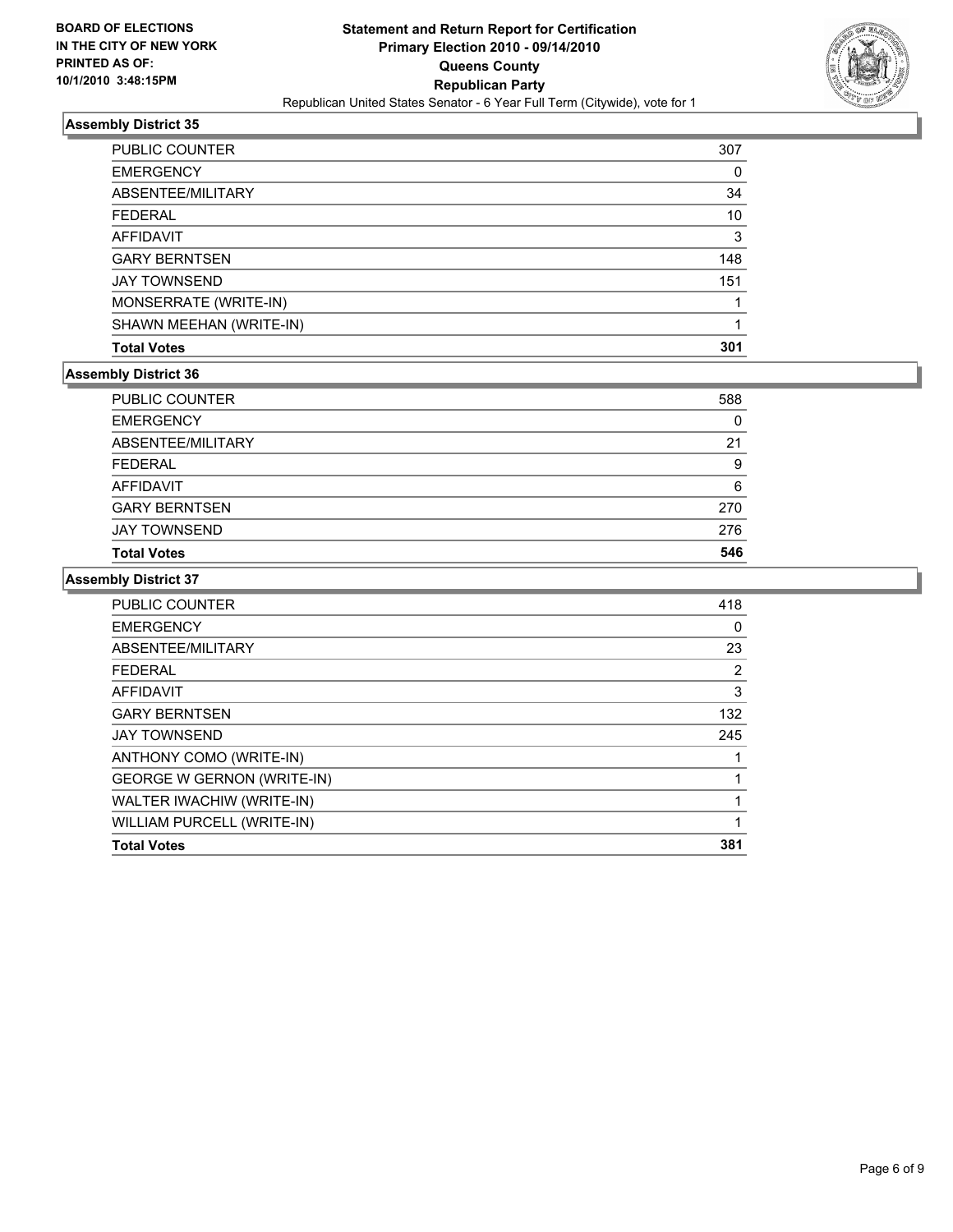

| <b>PUBLIC COUNTER</b>       | 793 |
|-----------------------------|-----|
| <b>EMERGENCY</b>            | 0   |
| ABSENTEE/MILITARY           | 44  |
| <b>FEDERAL</b>              | 3   |
| <b>AFFIDAVIT</b>            | 4   |
| <b>GARY BERNTSEN</b>        | 308 |
| <b>JAY TOWNSEND</b>         | 410 |
| JEFFREY MURPHY (WRITE-IN)   |     |
| NICK COMAIAMI (WRITE-IN)    |     |
| RUDOLPH GUILIANI (WRITE-IN) |     |
| SERPHAN MALTESE (WRITE-IN)  | 1   |
| TURNER (WRITE-IN)           | 1   |
| <b>Total Votes</b>          | 723 |

| <b>Total Votes</b>   | 213 |
|----------------------|-----|
| <b>JAY TOWNSEND</b>  | 106 |
| <b>GARY BERNTSEN</b> | 107 |
| AFFIDAVIT            | 5   |
| <b>FEDERAL</b>       | 1   |
| ABSENTEE/MILITARY    | 19  |
| <b>EMERGENCY</b>     | 0   |
| PUBLIC COUNTER       | 261 |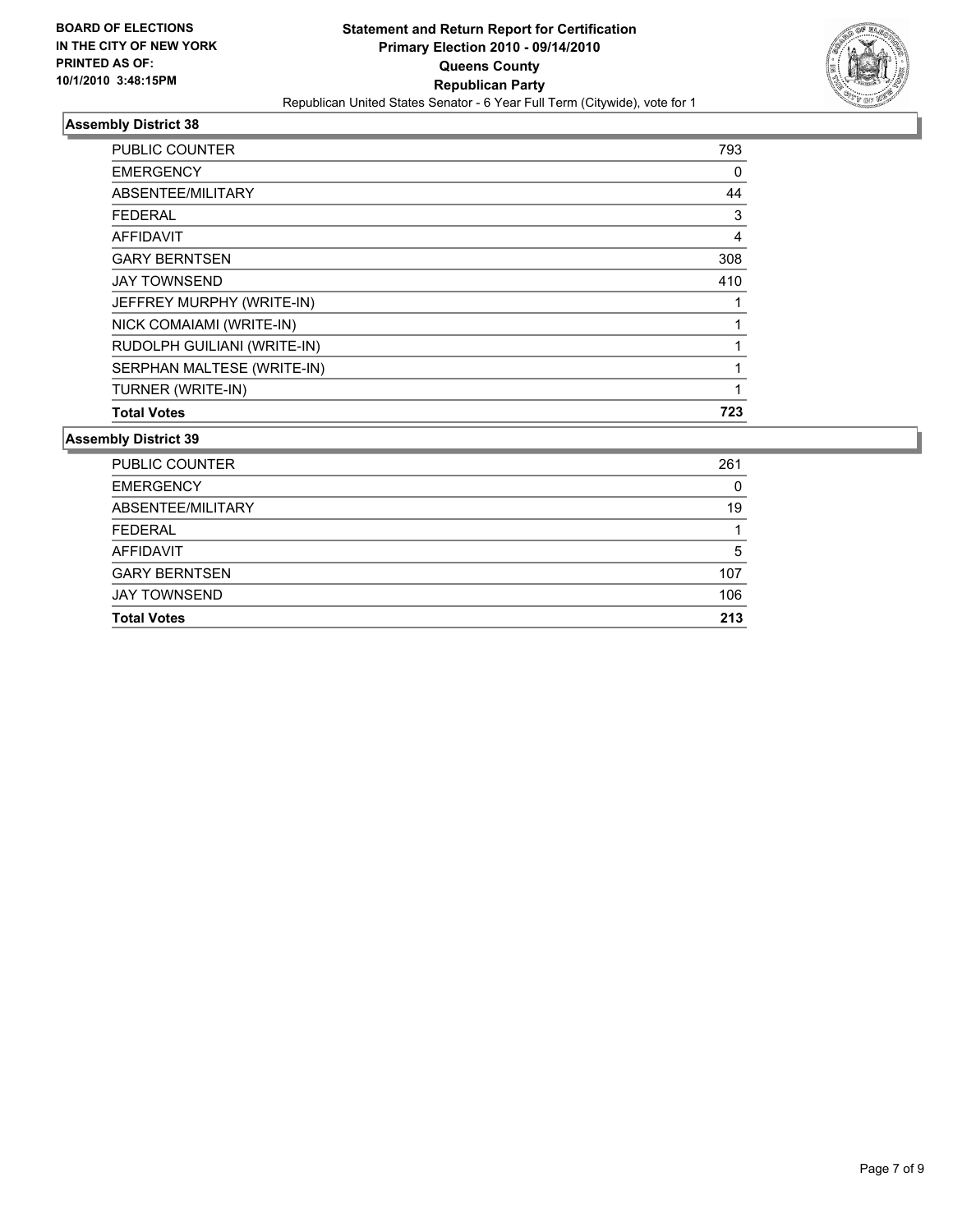

## **Total for Republican United States Senator - 6 Year Full Term (Citywide) - Queens County**

| <b>PUBLIC COUNTER</b>             | 12,241         |
|-----------------------------------|----------------|
| <b>EMERGENCY</b>                  | 8              |
| ABSENTEE/MILITARY                 | 702            |
| <b>FEDERAL</b>                    | 92             |
| AFFIDAVIT                         | 63             |
| <b>GARY BERNTSEN</b>              | 5,260          |
| <b>JAY TOWNSEND</b>               | 5,840          |
| ANTHONY COMO (WRITE-IN)           | 1              |
| <b>BOB TURNER (WRITE-IN)</b>      | 1              |
| CHARLES SCHUMER (WRITE-IN)        | $\overline{2}$ |
| CHRISTOPHER RODRIGUEZ (WRITE-IN)  | 1              |
| DAN HALLORAN (WRITE-IN)           | 1              |
| DAVID MALPASS (WRITE-IN)          | 4              |
| DIGUARIDI (WRITE-IN)              | 1              |
| DINKINS (WRITE-IN)                | 1              |
| ERIC SONNTAG (WRITE-IN)           | 1              |
| FRANK PADAVAN (WRITE-IN)          | 6              |
| FRANK RUGGIER (WRITE-IN)          | 1              |
| FRED C. RYAN (WRITE-IN)           | 1              |
| <b>GEORGE W GERNON (WRITE-IN)</b> | 1              |
| <b>GERARD J MARR (WRITE-IN)</b>   | 1              |
| GERARD J. MARRA (WRITE-IN)        | 1              |
| GILLIBRAND (WRITE-IN)             | 1              |
| HELEN MARSHALL (WRITE-IN)         | 1              |
| HIRAM MONSERRATE (WRITE-IN)       | 1              |
| ISAAC SASSON (WRITE-IN)           | 1              |
| JEFFREY MURPHY (WRITE-IN)         | 1              |
| JOE DIVRDI (WRITE-IN)             | 1              |
| JOHN SCHATZ (WRITE-IN)            | 1              |
| JOSE RODRIGUEZ (WRITE-IN)         | 1              |
| JOSEPH J. DIOGUARDI (WRITE-IN)    | 1              |
| MICHAEL GIOIA (WRITE-IN)          | 1              |
| MIKE BLOOMBERG (WRITE-IN)         | 1              |
| MONSERRATE (WRITE-IN)             | 1              |
| NICK COMAIAMI (WRITE-IN)          | 1              |
| OREO SHLISELBERG (WRITE-IN)       | 2              |
| PETER KING (WRITE-IN)             | 1              |
| RANDY CREDIC (WRITE-IN)           | 1              |
| RICHARD MORRISSEY (WRITE-IN)      | 1              |
| RICK LAZIO (WRITE-IN)             | 1              |
| RONALD DIMAGGIO (WRITE-IN)        | 1              |
| ROY GOODMAN (WRITE-IN)            | 1              |
| RUDOLPH GIULIANI (WRITE-IN)       | 1              |
| RUDOLPH GUILIANI (WRITE-IN)       | 1              |
| RUDY GUILIANI (WRITE-IN)          | 3              |
| SERPHAN MALTESE (WRITE-IN)        | 1              |